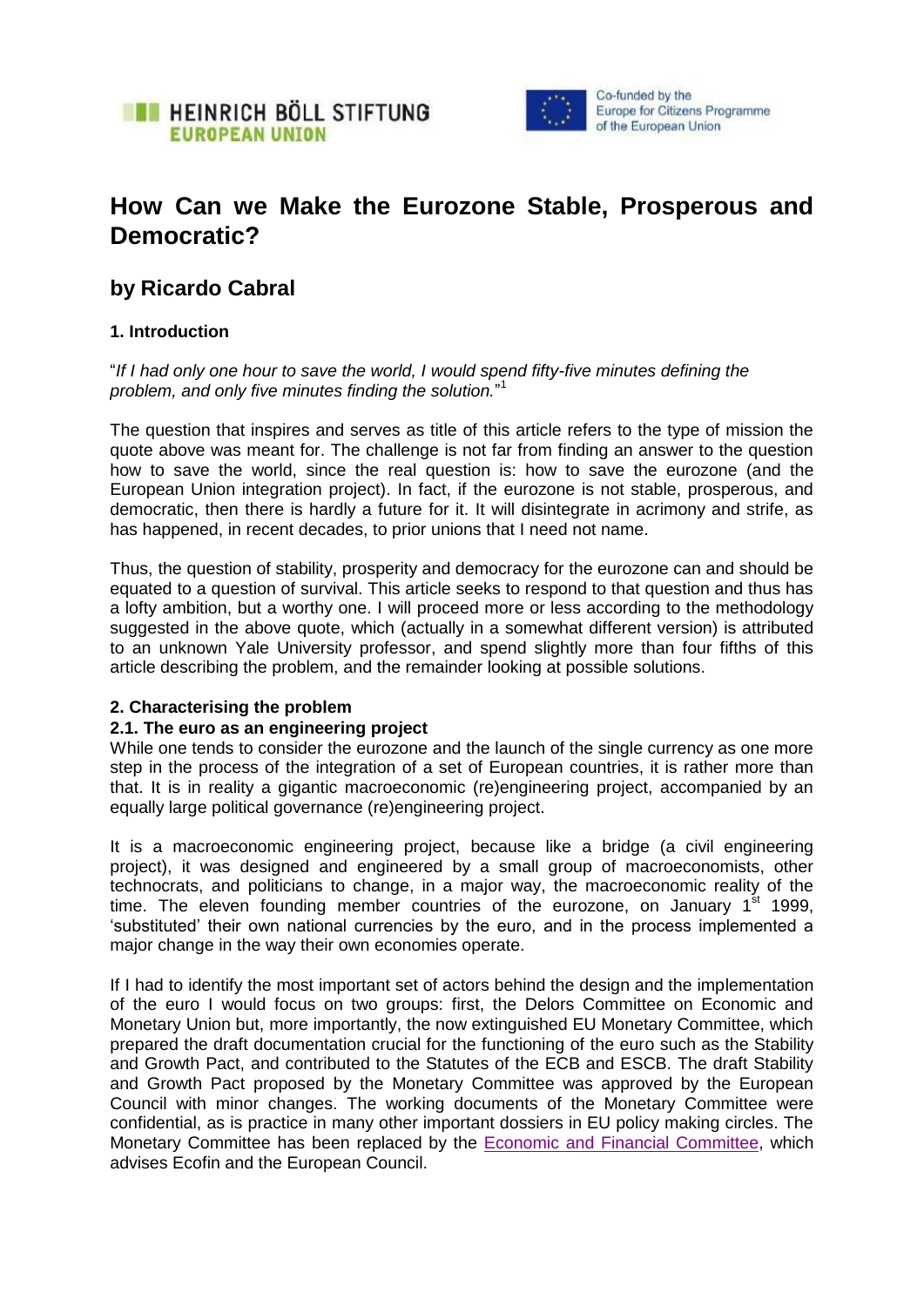



The second key role in the design of the euro was played by the staff and decision-makers of the European Monetary Institute, of the National Central Banks of the eurozone and, in particular, by the Committee of Central Bank Governors, which was charged with drafting the Statutes of the ECB and ESCB. Following approval by the European Council, the Statuses of the ECB and ESCB were included in Protocols annexed to the Treaty on Functioning of the European Union (TFEU).

De Grauwe (2008) emphasises the role of Otmar Issing, member of the board of the Deutsche Bundesbank in the years that preceded the launch of the euro and the first Chief Economist of the ECB. De Grauwe considers that the monetary policy strategy adopted by the ECB was the 'brainchild' of Otmar Issing.

The design of the inner workings of the euro, a complex task, was executed with the broad and elegant stroke of the brush that characterises very good engineering projects.

The eurozone monetary union design was daring and revolutionary. It created a new very powerful and very independent central bank: the ECB. Member States' central banks became independent from national governments and part of the Eurosystem, together with the ECB. The ECB monetary policy, instruments and procedures that were defined were also substantially different from those of other developed economies central banks, namely by accepting private debt as collateral in its liquidity providing operations. Moreover, the Eurosystem assumed a much larger role in commercial bank funding than, for example, occurs with the Federal Reserve in the US case. Minimum reserve requirements, a key banking sector regulatory ratio, were drastically reduced in a number of countries. For example, in Portugal's case, from 17% of deposits to 2% of deposits (since 18 January 2012, minimum reserve requirements have been lowered to 1% of deposits).

In contrast, relatively little was done in terms of fiscal policy coordination and fiscal policy strategy for this new economic powerhouse. The eurozone rules partly written in the Treaty on the Functioning of the European Union (Articles 121 and 126, and Protocol on the excessive deficit procedures annexed to the Treaties) mainly sought that member countries maintained budget deficits under 3% of GDP and public debts below 60% of GDP. The eurozone fiscal rules (consolidated in an agreement, among the 28 Member States of the European Union, called the 'Stability and Growth Pact') were a rudimentary and unimaginative form of coordination of Member States' fiscal policies. Moreover, the eurozone was to operate under the premise, written into the Treaties, of no bailouts between member countries (Article 125) and, implicitly, since not explicitly foreseen in the Treaties, of no significant fiscal transfers between member countries. This fiscal framework was established even though it is well known that in any functioning economic and monetary union (e.g., a country) there are always significant fiscal transfers between regions of a country and between segments of the population.

The euro launch was a success. Nearly 300 million European citizens started using the new currency gradually and smoothly. There were no visible 'hiccups' in the process of adoption of the euro. And this alone constituted a feat of social engineering.

The euro has been used internationally since January  $1<sup>st</sup>$ , 1999, in the present by nearly 340 million citizens, as the supra-national currency of one of the wealthiest economic areas of the world. Thus, Otmar Issing had some grounds to claim, in his 2008 book 'The birth of the euro' that the euro had been a (virtually undisputed) 'success'.<sup>2</sup>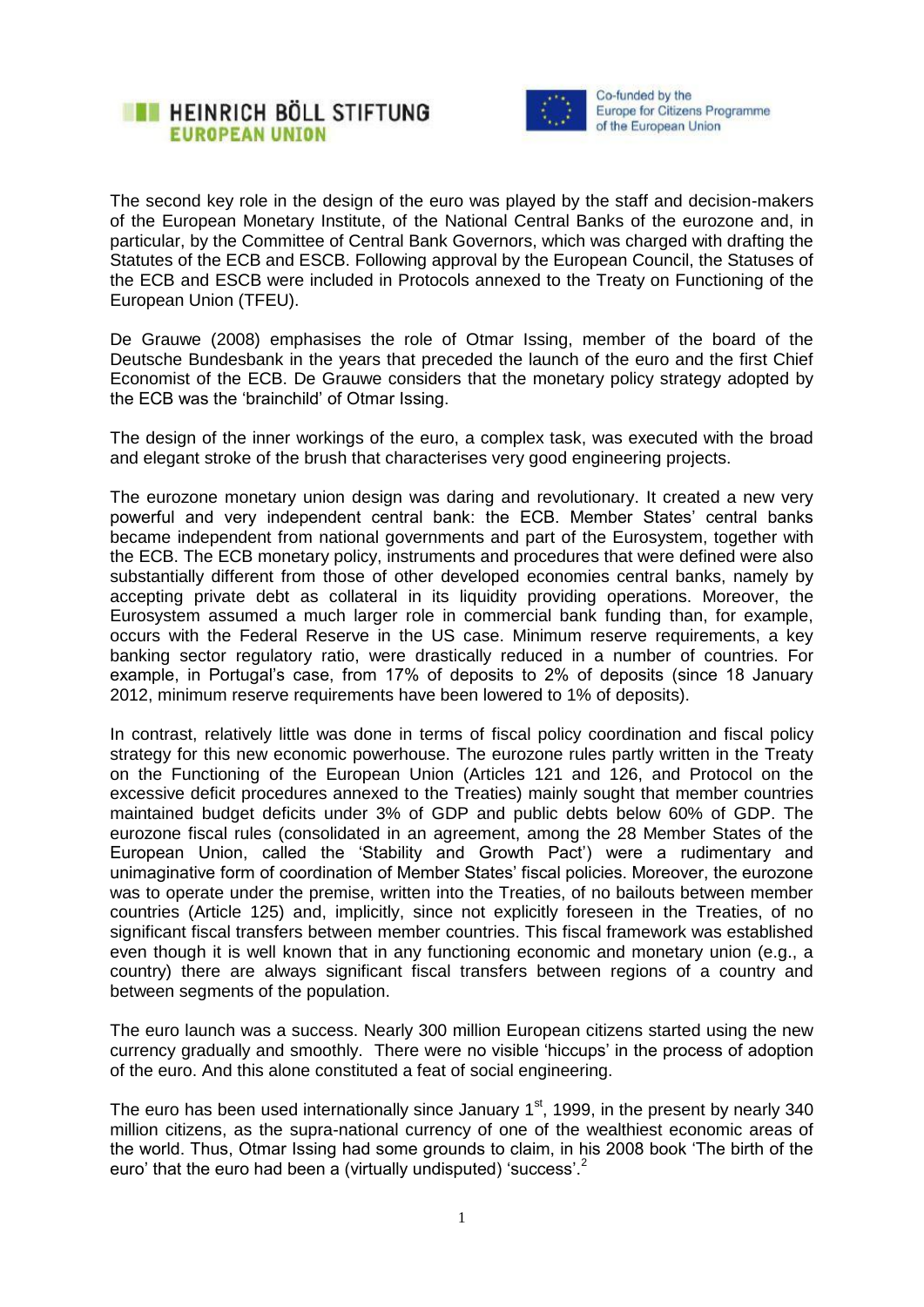



But like most daring and revolutionary engineering projects, several problems were brewing below surface. And already by 2008 they were evident for all to see, in the form of large macroeconomic imbalances between eurozone member countries.

The euro, the Eurosystem (ECB and European System of Central Banks) monetary policy strategy, instruments and procedures, but also the fiscal policy coordination rules set out in the Stability and Growth Pact, allowed macroeconomic imbalances between eurozone member states to grow unfettered and unnoticed for far longer than in past balance of payments crises. And by 2010, when the 'euro crisis' took centre stage, the eurozone faced the largest peacetime balance of payments and external debt crises the world has ever seen.

Thus, the first argument that I would like to convey is that the eurozone is a daring and revolutionary macroeconomic, political and social engineering project. The second argument is that the 'euro crisis' that began in earnest in 2010 is a sign that something went wrong with this engineering project. The third and probably more controversial argument that I would like to make is that the 'euro crisis' is a manifestation of structural problems in the eurozone 'macroeconomic engineering project'. That is, the eurozone faces structural design problems, akin to a civil engineering bridge with structural problems, for which there are no easy solutions, and whose most likely outcome is collapse and failure.

I am well aware that it is this third argument that is likely to face more scepticism from some readers, who may believe that the 'euro engineering project' is fine, but that it cannot cope with 'bad' or 'non-cooperative' behaviour by some member countries. But surely, at the very least, the size of the problems faced by the eurozone warrants a fresh look at its structural design.

Thus, I would argue that the first step required in order to make the eurozone stable, democratic and prosperous, is to systematically reassess the 'plumbing' of the eurozone, 16.5 years after the launch of the euro, in the same manner as any civil engineering project is checked for structural flaws and maintenance work, periodically.

This means that the key infra-structures (institutions) and the architecture of the eurozone should be reappraised in light of what is known today, and in light of the experience of the first decade and a half of the euro.

#### **2.2. What is the rationale for the existence of the eurozone?**

We need to look back at history to understand the main arguments that led to the creation of the eurozone. The goal is to seek to understand in which way that rationale conditioned the eurozone project and whether those early arguments remain valid today.

Why did the nation states of Europe decide to unite their destinies progressively more, a decision in which the introduction of the euro constituted a major leap forward?

There were several arguments put forward towards the creation of the European Union, in the first place, and later regarding the creation of the eurozone. Following centuries of fratricidal wars it was thought that the way to avoid further European wars was to bind destinies together. Secondly, excessive capacity and relatively small scale in some industries (e.g. steel production) meant Member States industries could not be internationally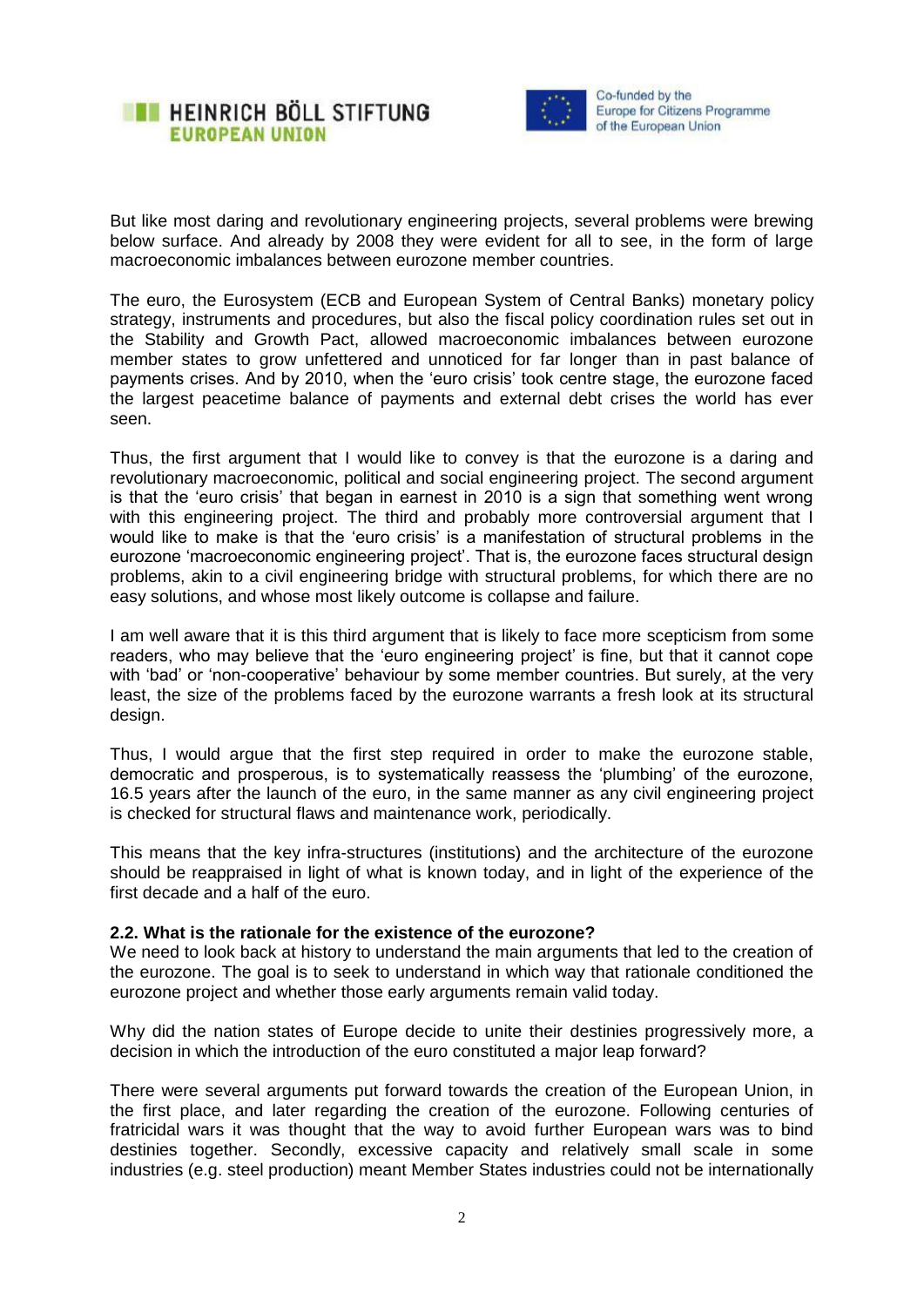



efficient and competitive. Thus, some sort of joint (industrial) planning was necessary. Thirdly, it was believed that the introduction of a single currency would result in substantial trade growth (Glick and Rose, 2002), though the authors of a leading study have recently made a '*mea culpa*' in this regard (Glick and Rose, 2015). According to their latest study, there is no 'substantive reliable and robust effect of currency union on trade'. The euro was also seen as an important first step towards a political union or a federation like the United States. Finally, even large European nation states realised that they would not remain internationally competitive and their political role would be significantly diminished with the emergence of new powerful economic powers.

Moving past the historic rationale for creating the eurozone and towards the present, if one abstracts from these sometimes petty, often repeated, but nonetheless worthy reasons for creating the European Union and the eurozone and focus instead on the present, then we should ask what is the point of the eurozone?

And if we do so, then the answer should be obvious: to ensure a much better life for its citizens. That means a more stable, prosperous and democratic society. But why would the eurozone be more stable, prosperous and democratic than the nation states that constitute it? The answer must be simple: because together these countries can do more than separately.

In short, the driving rationale for the creation and the continuing existence of the eurozone is that with the euro and with the combined resources of its member states it should be possible to do more, to do better and to reach for more ambitious (policy) goals than with 19 national member states' currencies.

The eurozone can, if it chooses so, put the proverbial 'man on the moon'. It can build buildings 1,000 meters high or a new supersonic commercial airplane. It can define and achieve objectives and goals that would not be in the reach of any of its member countries alone. It is thus the responsibility of eurozone policy makers to imagine and to set the agenda for an ambitious future, which will bring capital and human resources into use in the interest and for the benefit of eurozone's citizens.

This ability, this policy power is important and crucial — because the world is in constant change. Productivity in all economic sectors continues to increase, as a result of technological progress. As a consequence, like in the past, some degree of planning is required to imagine the future and to create the employment opportunities for vast segments of the population.

Economic development is characterised by a continuing reallocation of labour. Sectors that see high productivity growth employ progressively less resources (labour), 'freeing' resources for alternative uses. Growing stocks of capital also means that part of the resources that were used in the past to build those stocks of capital are 'freed' for alternative uses. This means that one constant and challenging task of policy makers is to identify new projects and new tasks that may require the use of the resources that are no longer needed in the old occupations.

There is a role and need for public sector planning, because it is clear that, on its own, private sector planning is insufficient. This occurs because private sector planning typically faces constraints and is guided by criteria that limit in scope and size the type of projects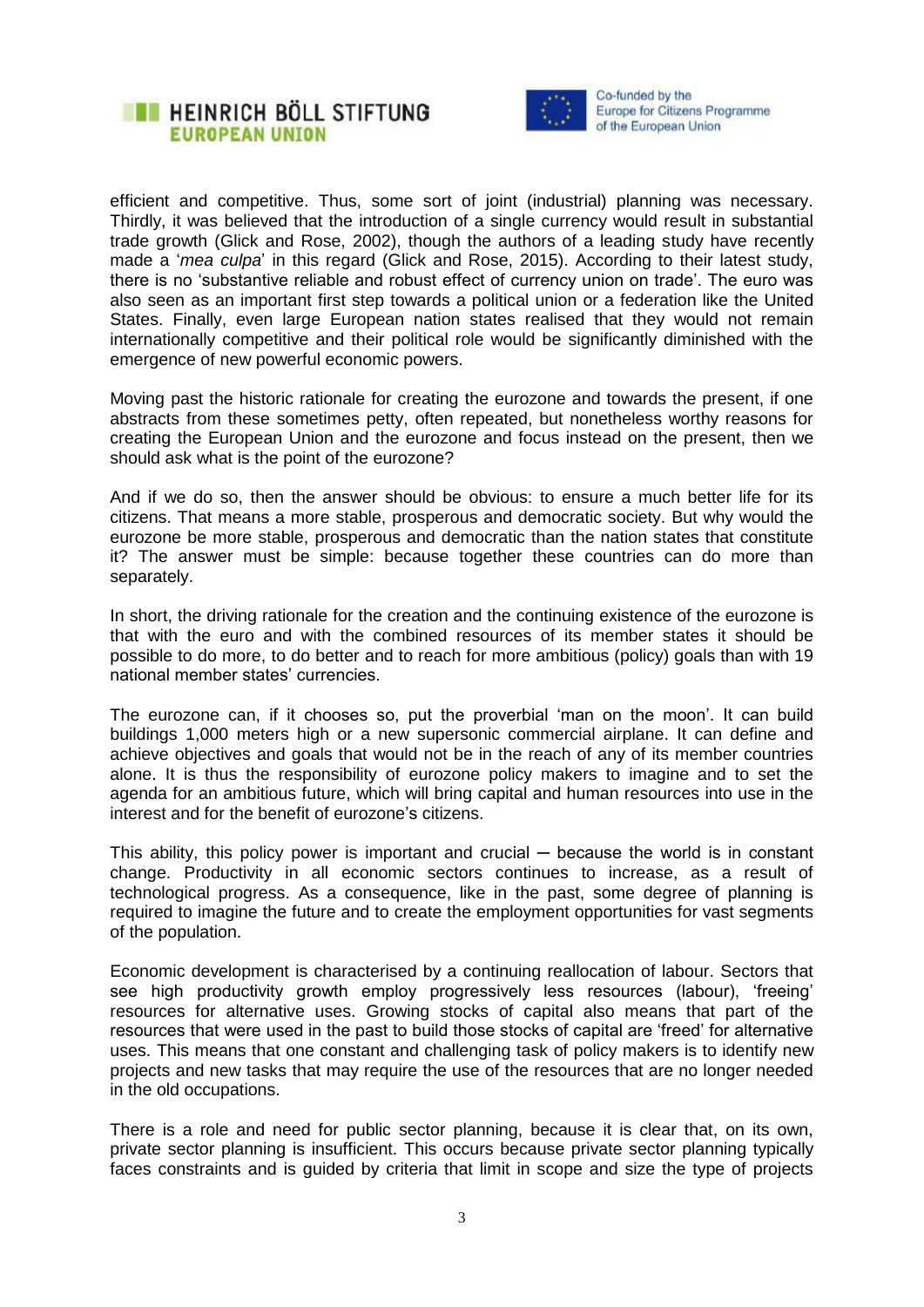



where it will allocate resources, for example: resulting from its for-profit nature; due to the (liquidity) constraints it faces; due to the time frame considered; and due to its aversion to high-risk projects. As a consequence the private sector will fail to plan and to invest sufficiently, so as to use, to the necessary extent, the resources that are made available from other sectors as a result of technological change, resulting in too many idle resources and sub-par economic growth and development.

Therefore, the argument advanced here is that policy makers have a role in imagining a better future, one that seeks to promote a better use of resources and a better life for citizens, which ideally complements the planning and investment that takes place in the private sector.

Moreover, there are certain types of challenges, like environmental change, privacy rights, dealing with powerful interest groups, and perhaps even military defence concerns – so called public goods – that can only be dealt appropriately at the scale of the eurozone.

In sum and in short, the present rationale for the existence of the eurozone must be that it is necessary to provide a better present and a better future for its citizens, than nation states could provide on their own. The key role of eurozone policy makers is to go and to do, where and their national counterparts could not go and what they could not do, in the interest and for the benefit of the citizens.

#### **2.3. Lessons learned from periods of stress**

It was well known that eurozone governance, even prior to the outset of the euro crisis in late 2009, was inefficient, complex and undemocratic. Long cumbersome meetings in the circular meeting rooms with simultaneous translation, familiar from TV news, have always been the hallmark of what is wrong with European Union bureaucracy, in a somewhat surrealistic painting of a 'Star Trek' politically-correct but non-functioning Union.

The euro crisis tested the ability of the institutions governing the eurozone to function under stress and under pressure. The problems with the institutional arrangements and the functioning of the eurozone became more evident.

The response of the institutions governing the European Union to the euro crisis has been widely regarded as very poor, reactive and as having contributed to aggravating the crisis. For example, consider the many steps and discussions prior to the agreement on the creation of the bailout programmes in 2010, and the initial refusal to accept the participation of the IMF as a member of the troika. Or the insistence that Greece's public debt was sustainable at levels most observers would argue were clearly unsustainable. Or still an episode of particularly poor governance and decision making in July 2011, when the European Council approved a 5-page proposal made by a private institution (IIF) that outlined the restructuring of €135 billion of Greece's public debt. Many academics and experts then showed that the calculations that underlay the debt restructuring proposal were biased and that the debt restructuring savings would have been much smaller than claimed by the IIF.

These examples suggest that the eurozone does not seem to have, to date, the mechanisms to ensure that policy decisions are sufficiently scrutinised and robust.

But the response of the institutions governing the European Union in a time of stress – the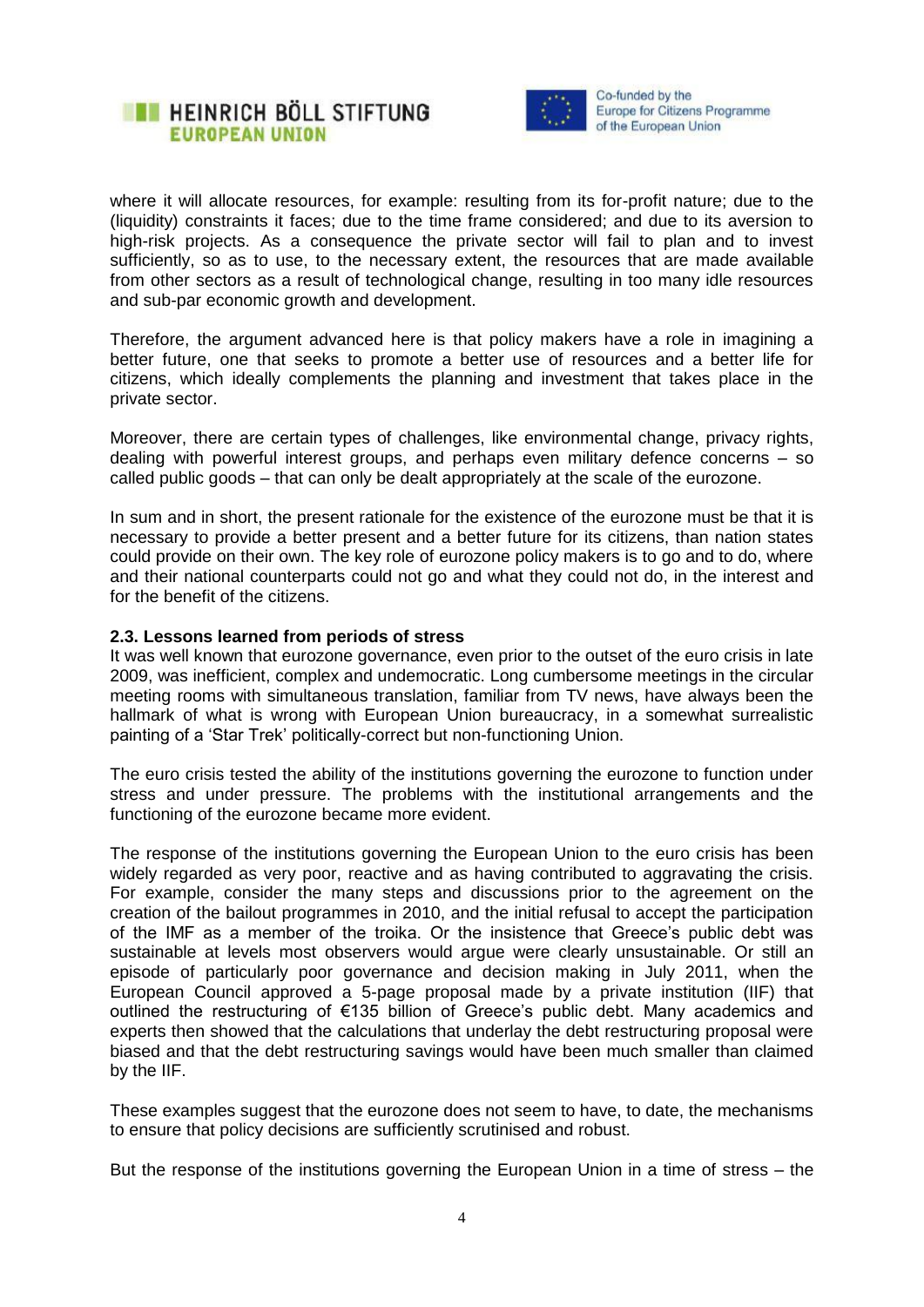



euro crisis – showed far more serious problems than simply poor governance or misguided economic decisions. It showed that there are latent and subliminal misunderstandings between the peoples of the European Union.

The European nation states have rich cultural heritages, different languages and political, economic and societal arrangements that while sharing many common traits and values, differ in non-insignificant respects. And while the citizens of those nation states understand their co-citizens better, they have a much poorer understanding of other cultures in Europe. This leaves a void that can be easily filled with stereotypes, ignorance, fears and anger, particularly in times of crisis and hardship.

This is likely the greatest challenge confronting the eurozone. The citizens of each member state have generally, at best, a very simplified impression regarding most of the cultures of the remaining member states of the eurozone, reinforced by the fact that the news agenda tends to be national in scope. This state of things constitutes a fertile ground for prejudice and for simple populist ideas to thrive, particularly in the face of difficulties and of adversity. And thrive they did, with plainly incorrect populist assertions being made regarding some of the countries in crisis, by leading European politicians. It was to be expected, and it is a challenge that is likely to occur again in the future, in and outside the campaign trail. Thus, it requires careful thinking about how it can be best dealt with.

#### **2.4. Eurozone governance**

The issues with the eurozone and the European Union governance have long been known. The eurozone has a proto-government, where two key executive bodies have, in practice, the key policy powers: the European Council (heads of state or government) and the Eurogroup (ministers of finance of eurozone member countries). The European Central Bank, given the level of independence and its power to issue currency, is the third key executive power centre in the eurozone, controlling its monetary policy and currency issuance.

The current eurozone governance arrangements are close to insane.<sup>3</sup> The heads of state or government and the ministers of finance have already what amounts to extremely demanding full-time jobs in their own countries, being responsible for a government or a Ministry of Finance of a eurozone member country. By design, eurozone policy topics have been arranged as an add-on task, with the Eurogroup holding about eleven regular meetings yearly and the European Council at least two regular meetings yearly. In addition to these meetings, there are also other regular meetings for matters relating to all European Union member countries. Thus, by design, the eurozone key policy deliberations – which are ultimately taken either by the Eurogroup or the European Council in very long 'marathon' meetings – are a type of 'after-thought' to the day-to-day management of very busy national government decision makers.

The preparatory work for those meetings is carried out by European Commission and by the Economic and Financial Affairs Committee, whose members belong to national administrations, are named by eurozone finance ministers and do not necessarily work fulltime on this Committee.

The decision-making body of the ECB is its Governing Council, which is constituted by the Executive Committee of the ECB (6 members) and the governors of national central banks of the eurozone, with rotating voting rights, who also meet regularly. Voting dynamics are not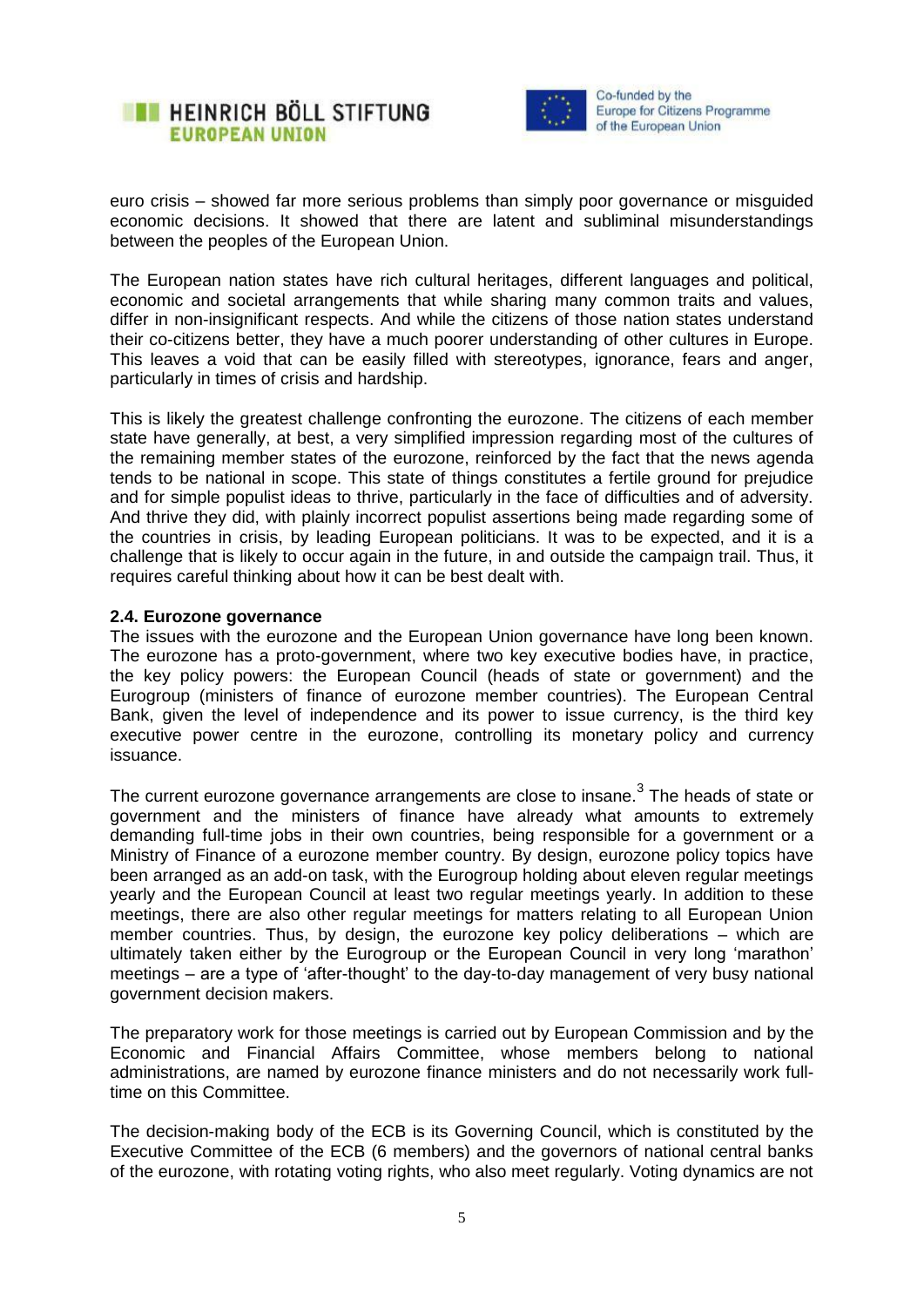



well known since the ECB does not publish minutes of the Governing Council meetings, though it has started publishing accounts of these meetings since January 2015. But what transpires to public view is that the executive committee of the ECB, and particularly the president of the ECB, yield great influence in formulating and getting approved monetary (and non-monetary) policy initiatives. Key decisions taken by the ECB in the response to the euro crisis could be seen to have the personal marks of the presidents of the ECB during this period (Jean-Claude Trichet and Mario Draghi).

Thus, the way in which the above three key executive bodies in the eurozone are designed is unfortunate. Since the present governance arrangements are not functional, actual practice differs. The agenda and the voting record is, to a large extent, set, or at least strongly influenced, by smaller groups of decision makers within these bodies. Moreover, the deliberations taken by these executive bodies are, to a large extent, the consequence of the proposals that are submitted for consideration before them. Thus, for example, in the case of the quarterly reviews of the bailout programmes of Greece, Ireland and Portugal, the Eurogroup simply ratified the recommendations (including financing tranche disbursement proposals) of the European Commission and ECB staff that were part of the so-called 'troika', in effect quasi 'rubber-stamping' the proposal of this *ad-hoc* committee. More recently, Mario Draghi (ECB), Christine Lagarde (IMF), Jean-Claude Juncker (European Commission), François Hollande (France) and Angela Merkel (Germany) met in Berlin on June  $2^{nd}$ , 2015, to ultimate a 'final offer' for Greece, which was initially construed in the press as a 'take-it or leave-it offer' outlining the negotiating position and conditions of the EU governing institutions and of the IMF for lending further money to Greece (thereby all but allowing it to remain in the eurozone). But then, there was much ado about whether the 'final offer' was really final or open to amendments by the Greek government.

That means, to paraphrase James Harrington, as credited by one of the US founding fathers, [John Adams,](http://www.bartleby.com/73/991.html) that important eurozone policy decisions amount to a form of '*government of men and not of laws*'.

This type of improvised decision making, based on informal bodies outside the regular framework of the institutions governing the eurozone though borne out of necessity, is unacceptable and undemocratic. For example, the 'final offer' made to Greece following the June 2nd, 2015 meeting, can be construed as being in violation of the principle '*no taxation without representation*', the slogan that from 1765 onwards led the former American colonies of the British Empire on the path towards revolution and independence, and a principle that since then is often associated with democracy. The question is neither about the merits nor about the substance of the 'final offer' designed in Berlin, which is not publicly known as of the writing of this article. The question is the form and the method adopted in its preparation. Greek interests were not represented in Berlin. Thus, the 'final offer' does not seem to meet this important democratic threshold.

Further, the setting that frames the European Council's and the Eurogroup's deliberations is such that it is incentivised to function, most of the time, in a logic of 'All against one', rather than in the romantic and perhaps utopian vision of All for one, and one for all', popularised by The Three Musketeers (1844), written by Alexandre Dumas.

One possible explanation for this group dynamic may be that because whenever deliberations with financial impact are made, the 'gains' of one member country have often to be supported proportionately by 'losses' of the remaining member countries, whose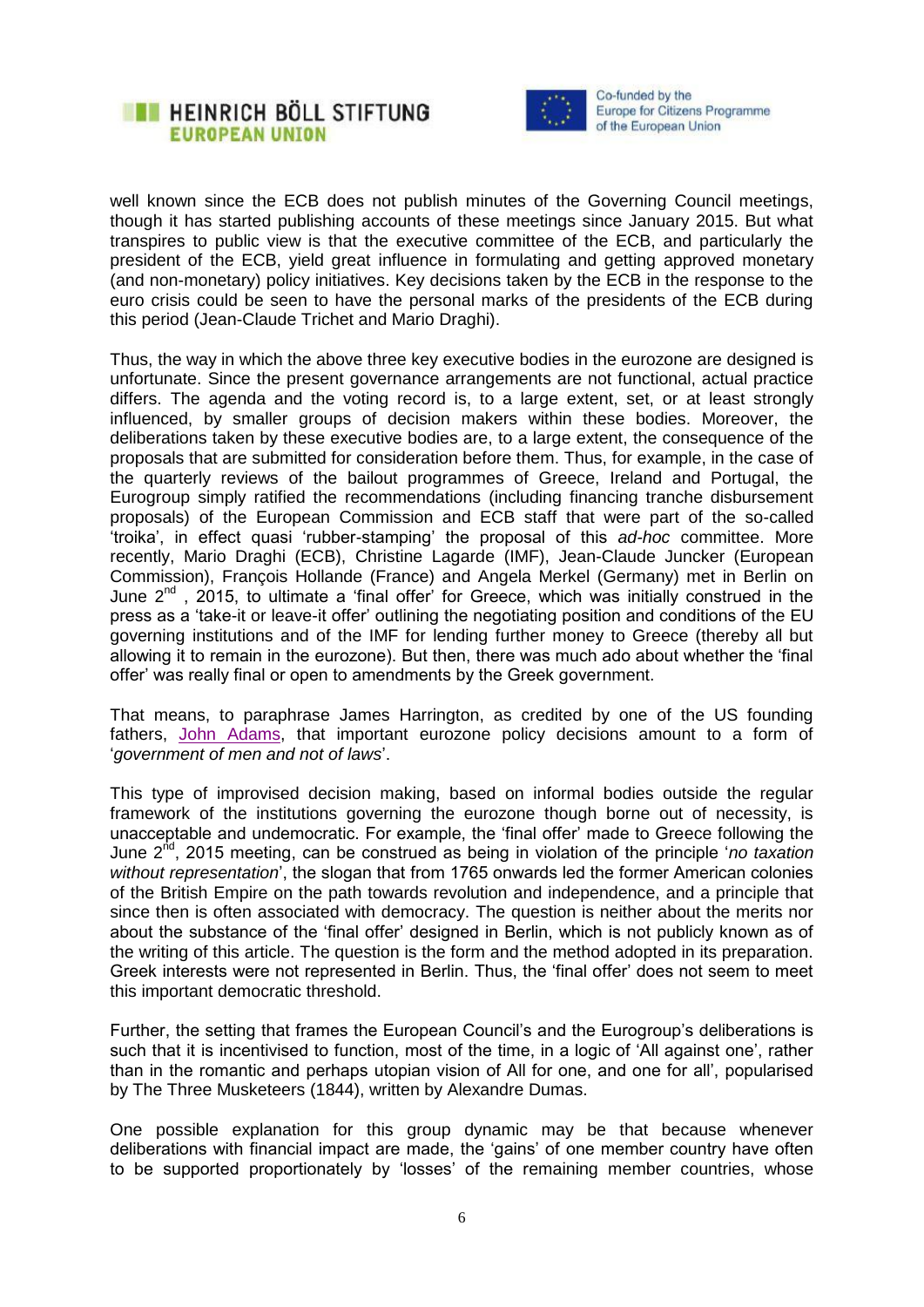



representatives then have difficulties in defending this in front of their own constituencies. This zero-sum nature of deliberations is conducive to Eurogroup decisions that refuse to yield to the requests of a member country, even if there are rational grounds for the request to be approved. That is, the structure of incentives faced by Eurogroup members may be such that the Eurogroup tends to favour 'All against one' decisions. The eurozone governing institutions have taken some steps to avoid facing these types of incentives, for example through the creation of instruments like the European Stabilisation Mechanism, where the losses became more diffuse. Nonetheless, this type of dilemma continues to be seen, for example, in the current negotiating impasse between eurozone governing institutions and Greece, where the Eurogroup and European Council refuse to better the conditions in no small part because this will result in higher costs for the remaining eurozone member countries. But it can also be seen in the difficulties Italy is facing in solving the Mediterranean migrant crisis where the Italian prime-minister has complained about the lack of support and help from other EU member countries.

Furthermore, the European Parliament continues to be a disappointment, despite having been given more powers. It tends to vote overwhelmingly in favour of the proposals put forward by the 'executive branch' of the eurozone government, with a voting record, particularly in the more complex, sensitive and risky deliberations which is comparable to what one finds in dictatorships. The last legislature approved and thereby operated one of the largest transfers of sovereign power of the member countries in favour of the institutions governing the European Union and the eurozone, i.e. promoted a massive centralisation of power in the governing institutions of the EU and of the eurozone. For example, it approved with 85%-87% majorities key pieces of the banking union (Single Resolution Mechanism, Single Supervisory Mechanism), and key pieces of legislation (Sixpack and Twopack) that reinforced the existing Stability and Growth Pact, thus supporting overwhelmingly the policy power 'grab' proposed by the 'executive branch of government' of the eurozone (the European Council and the ECB).

Finally, the institutions governing the EU and the eurozone have ceased to pursue the approval of changes to the European Union Treaty through the approval in national parliaments and or via national popular referendums. This occurs because this process is likely to result in the failure to approve any changes to the Treaty. However, the way in which the governing EU institutions have reacted to this challenge is to implement crucial policy changes through 'generous' interpretations of the Treaty<sup>4</sup>, through intergovernmental treaties, for which there are often no exit clauses, or through European Union directives of growing intrusiveness. For example, the Treaty on Stability, Coordination and Governance in the Economic and Monetary Union ('Fiscal Stability Treaty') has been ratified and entered into force by all eurozone member states and by all but three member states of the European Union. The peripheral countries approved this Treaty under duress, since nonapproval would have meant that they would not have had access to the bailout programs. The problem is that, once ratified, it is very difficult for a single member country to change or even to exit these types of international treaties. In this case, the Vienna Convention on the Law of Treaties establishes a long-winded process for a country to exit an international treaty. Thus, a new government with an electoral mandate to change policies may find that a change in policies might violate the intergovernmental treaty. As a result, it may have no practical way in which to fulfil the mandate on the basis of which it was elected by the people, in a perversion of democracy.

In sum, I have enumerated in this section a few of the issues that have arisen in eurozone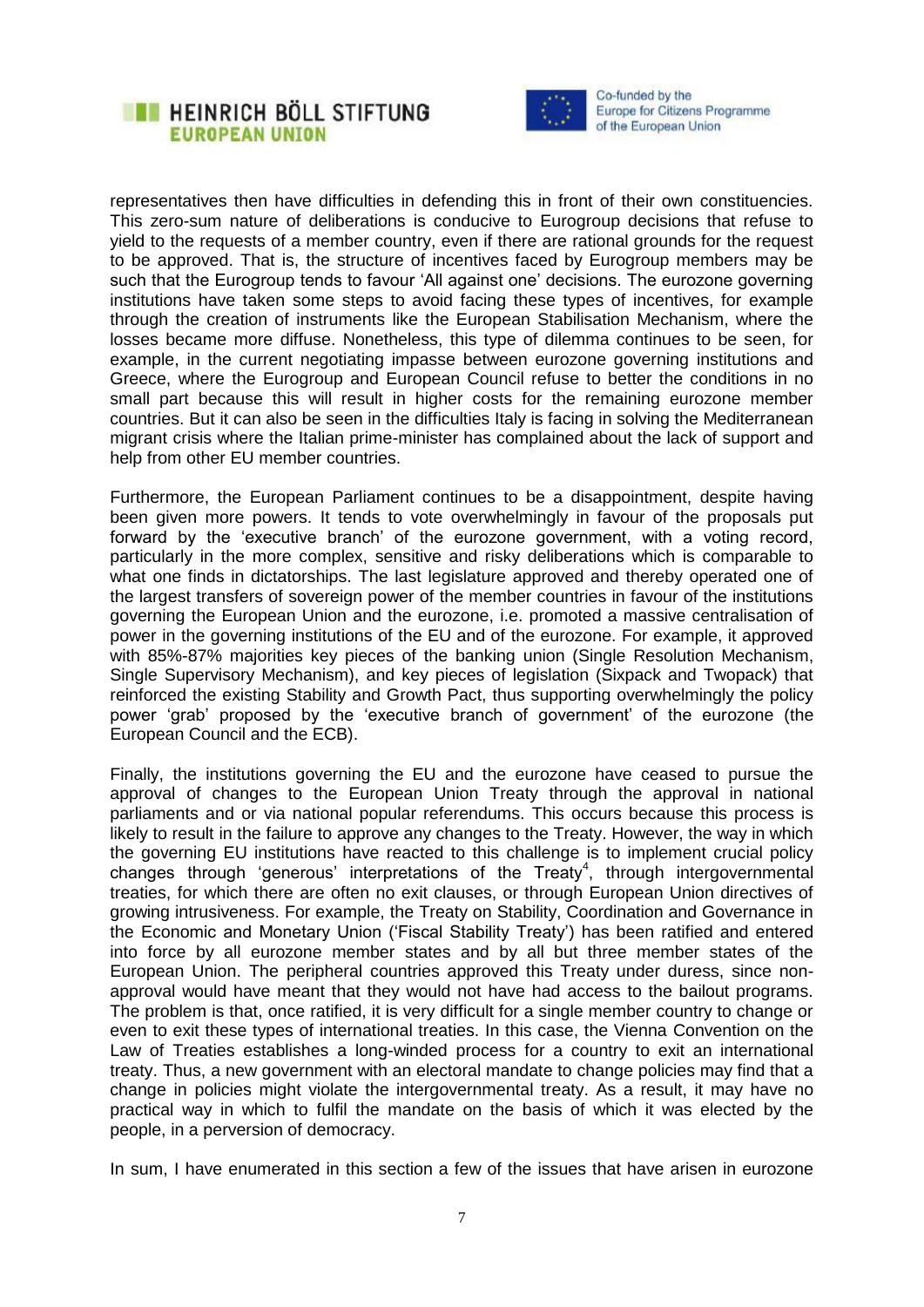



and European Union governance, which should be of interest and relevance for all European citizens that believe in democratic rule and due process. The current governance framework cannot possible work, and to make it workable, EU policy makers have, far too often, taken shortcuts that are outright dangerous.

#### **2.5. Unimaginable power**

"*With great power there must also come great responsibility*", Spider Man, August 1962, Amazing Fantasy #15 (i.e., Stan Lee)<sup>5</sup>

The fact that the above citation is taken from a comic book, does not diminish its importance. Above, I argued that the eurozone is more powerful, more autonomous and more independent, in a number of dimensions, than any of its member countries. These powers, like those of a comic book hero, can and should be used constructively, for "good", i.e., for the benefit of its citizens. But the policy powers available to the eurozone can also be used for misguided policies for far longer and with far more damaging consequences, than any eurozone member country could possibly achieve.

Economic resources allow its owners to change their surrounding reality. To understand this point, it is perhaps easier to illustrate it with a microeconomic example, which is known to all of us. On an individual family level, money puts the family in their own house, puts a table in the house and puts food on the table. Money allows a family to change its reality in a very physical way. Likewise, lack of money, removes the table from the house, removes the family from their own house and may ultimately leave the family without food. While it is often a fallacy to extrapolate from the individual to the whole of society, the power of money to change the surrounding reality does scale up, to some extent.

Economic power and wealth of unprecedented magnitude allow eurozone policy makers to ignore reality for far longer and to change reality in a far more significant way than any of their national counterparts. And this power is important because it allows policy makers to abstract from day-to-day difficulties, to imagine and to create a different reality. It allows policy makers to commit to projects on a scale that would not be possible – the proverbial 'man on the moon'. But this detachment from reality also means that policy makers have the power to implement policies for years and decades in a row, which in reality can be highly destructive or misguided. This heightened policy power isolates eurozone policy makers from the costs of policies.

Democracy has been the best response to that type of challenge at the national level. Governments that pursue particularly bad economic policies are usually voted out of office at some point. However, at the eurozone level there is currently no such mechanism. In the view of the author, the European Union governing institutions response to the euro crisis has been very poor. But the key message emanating from EU governing institutions throughout the crisis has too often been a type of 'stay-the-course' message, sometimes literally so in op-eds in the main European newspapers. EU policy makers do not seem to be able to think 'out of the box' and to question their own approach. They remain embedded in their own coded and to external observers, weird language with meaningless terms like 'European Semester', 'Sixpack', 'Twopack', etc.

However, rather than focus on the potential negative consequences of misguided policies,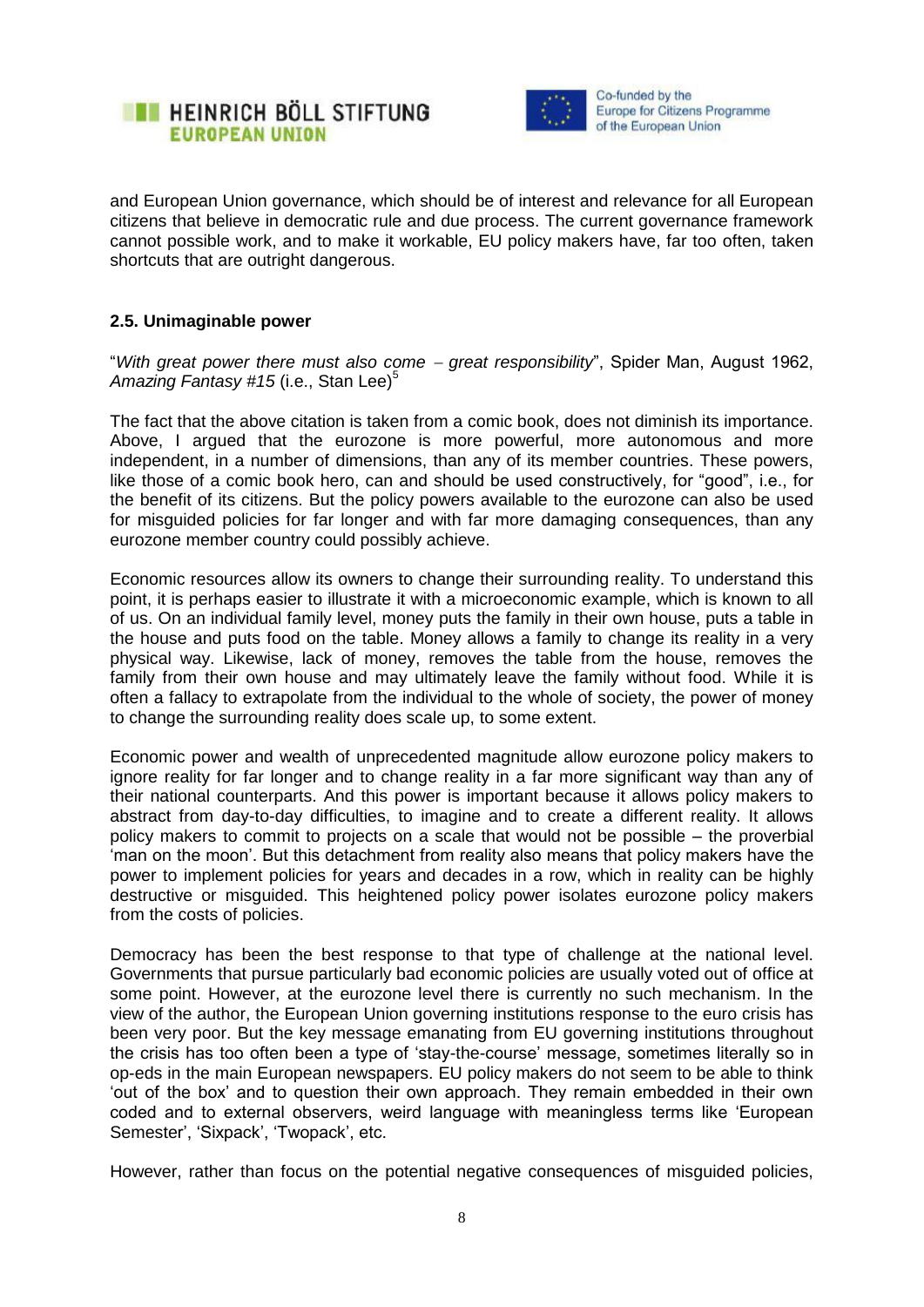



which are, as referred above, potentially very large. More worrisome seems to be the fact that eurozone policy makers don't know what to do with their 'great power'. They have thus far been unable to imagine and to devise fruitful and responsible uses for the 'great power' of the eurozone. Most of what eurozone policy makers have produced so far are shortsighted bureaucratic projects like the Fiscal Stability Treaty, which imprisons member countries and its peoples in decades of austerity and widespread social hardship.

#### **3. What can and should be done**

So far I have outlined problems rather than solutions, because the problems, I think, are more interesting than the solutions; because it is necessary to firstly identify the problems, before solutions can be designed; because the problems help characterise the effort that is necessary to make the eurozone viable, stable, prosperous and democratic; and because the solutions that I could suggest to those problems would be subjective and subject to the rightful criticism of others who might not agree with the proposed solutions. Therefore, I hope it will be easier to agree on the scope and size of the existing problems.

I have outlined the main categories of the problems that in my opinion exist in the eurozone: (i) structural deficiencies in the euro 'engineering project'; (ii) lack of rationale for its continuing existence; (iii) ignorance and latent misunderstanding among the peoples of Europe; (iv) part-time, *ad-hoc*, governance facing zero-sum negotiating games; (v) unimaginable power. There are certainly other problems. Thus, I would submit that the first step towards a solution would be to systematically identify the problems the Eurozone is facing, before seeking to devise an answer. I will focus the remainder of this section on outlining solutions to some of the categories of problems I have identified in section 2.

#### **3.1. The euro as an engineering project**

Regarding the design of the euro architecture and its monetary policy, my belief is that the design of the ECB and of the Eurosystem was and is too radical. I will outline just a few concerns and enumerate a few proposed changes, without explaining their rationale, which would be too long-winded and too technical. The downside of this approach is, of course, that the changes I suggest do not seem to have any justification.

First, the ECB is far too independent; its independence should be starkly curtailed. The technocrats of its Governing Council are essentially non-elected politicians. Thus, perhaps, one could consider the possibility of elections for the ECB Governing Council positions. Moreover, the Eurosystem should only accept sovereign debt of member countries as collateral for refinancing operations. It should stop accepting private sector debt as collateral for its refinancing operations as such operations have significant fiscal effects. Minimum reserve requirements should be starkly increased.

Further, the ECB should not be responsible for banking supervision and for banking resolution since it faces unsolvable and unworkable conflicts of interest in fulfilling those missions while simultaneously implementing monetary policy. Besides, it is simply too great a concentration of policy powers and economic and financial power in the hands of a single institution. The ECB presently controls monetary emission in the eurozone and will supervise and control eurozone private sector banks with about €22 trillion of assets (231% of eurozone GDP). To paraphrase John Dalberg-Acton, 1st Baron Acton, '*Power tends to corrupt and absolute power corrupts absolutely.'* Thus, the ECB in its current form, is simply an extremely bad idea.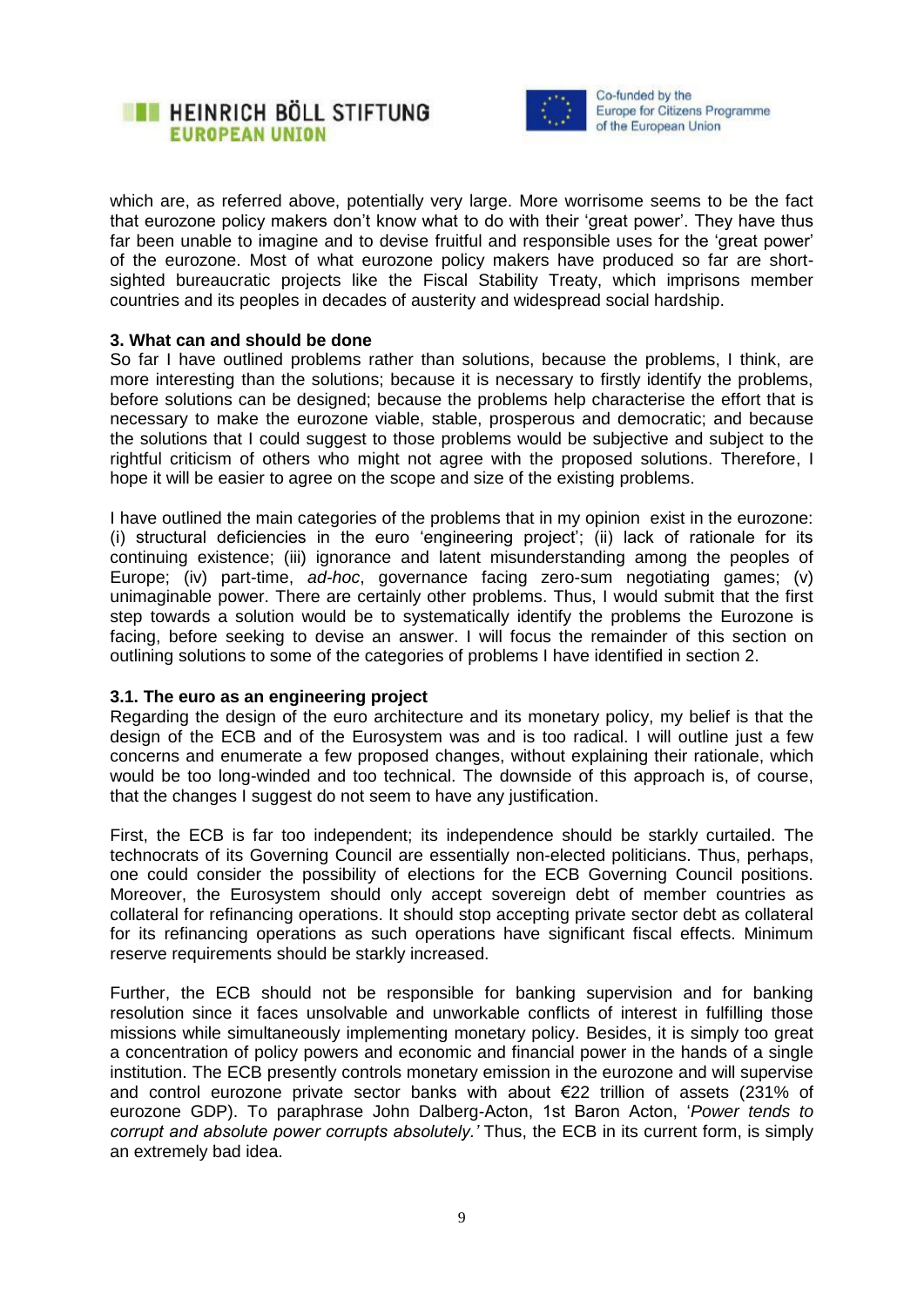



Regarding fiscal policy, the key challenge is that history shows that past economic and monetary unions all had significant fiscal transfers between regions and between segments of the population. Eurozone policy makers need to face up to this reality. If the idea is no fiscal transfers and no-bailouts of member countries, then what novel policy can be invented and implemented to ensure that the eurozone can function without fiscal transfers? It will have to be some deviously innovative smart policy the world has never seen. Moreover, there are far more interesting and relevant topics to fiscal policy than balanced budgets, which seems to be the only focus of eurozone authorities. What eurozone fiscal policies can be thought in this regard? How can coordination of fiscal policies between Member States be improved?

#### **3.2. Governance issues**

'*Aller guten Dinge sind drei*.' (German proverb)<sup>6</sup>

There are no easy solutions for the governance problems described above. I believe that the eurozone requires more robust, less personalised decision making, in moving towards the ideal of a '*government of laws and not of men*.' My vision is one where the key powerbrokers (policy makers) are not busy negotiating the details of the policy responses, which they then passionately see as their own, but are instead focused on picking the best alternative from the options presented to them by full-time staff, working exclusively for the *de-facto* executive bodies of the eurozone (the Eurogroup, European Council, the ECB). Working documents should be public, and authors should be clearly identified. This would create a healthy detachment between the decision makers and the decisions they have to take, which would contribute to a more rational decision-making process.

Issues at hand could perhaps be attributed to three parallel randomly chosen teams of fulltime staff, working independently, each team on one of three alternative proposed responses for the issue being considered, much like cases in a court of law are attributed randomly to judges.

Regarding the zero-sum nature of the negotiating games that take place at the Eurogroup and European Council meetings, the solution is to change the format of the negotiating game from a zero-sum game to a game where there may be winners but there are no losers. One possible approach may be to commit to a very large emergency fund 'pot of money' in advance (which, in essence, is the mechanism behind the European Stability Mechanism), which would be replenished periodically (say, every four years). Thus, in a sense, the money would already have been gone well before the negotiation takes place and before a decision has to be made.

## **3.3. Lack of imagination**

A systematic and recurring effort is required to identify possible uses for the 'unimaginable power` of the eurozone. This means that the eurozone needs procedures and staff in place to analyse, filter, and suggest a few potentially 'very large' projects/policies, which would be submitted to the consideration and eventually to the approval of the eurozone decision bodies.

## **4. Conclusion**

The eurozone, in my view, lacks a sense of purpose and is not fulfilling the aspirations of its citizens. Eurozone policy makers are immersed in day-to-day management, and the